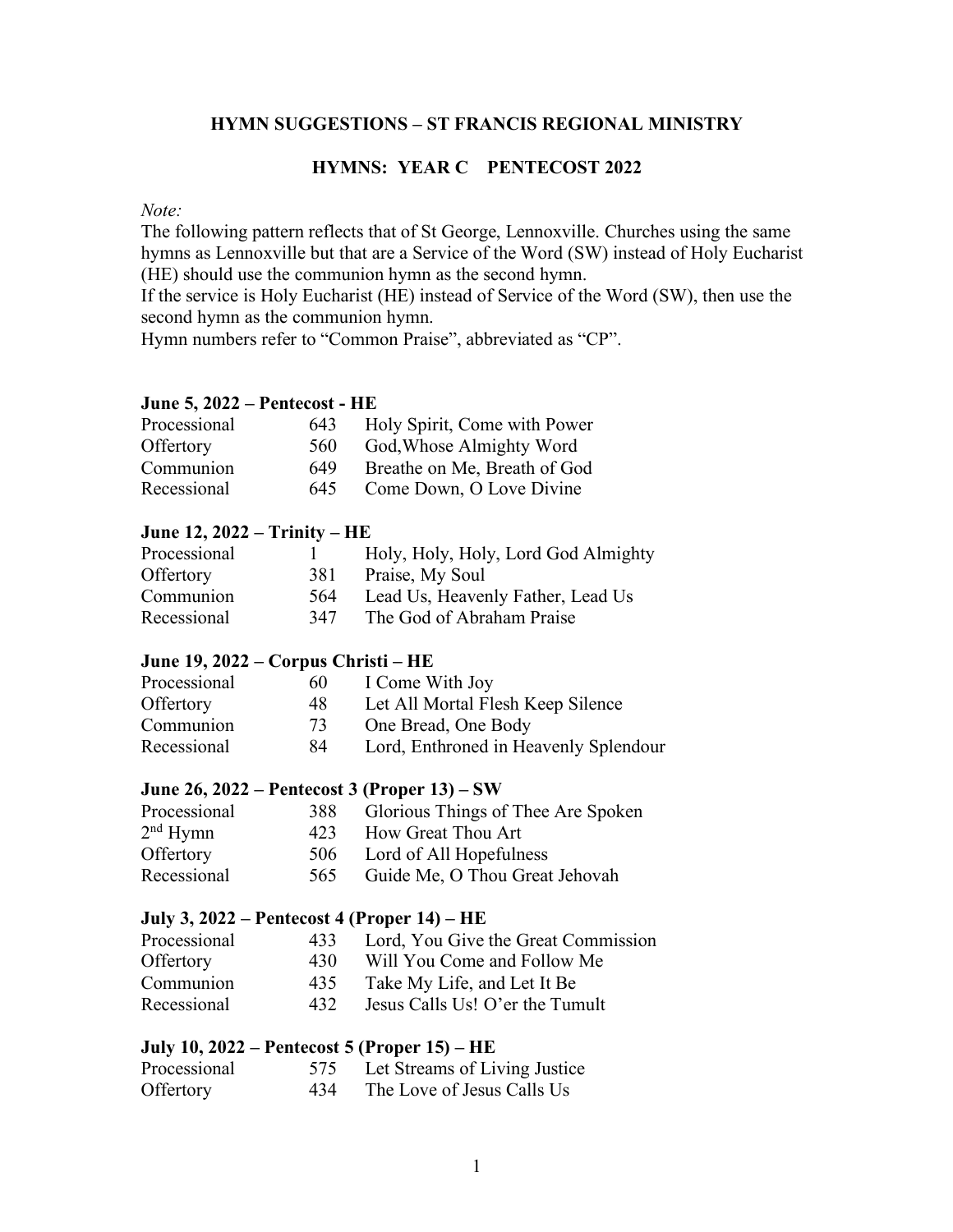| Communion   | 259 For the Fruit of All Creation    |
|-------------|--------------------------------------|
| Recessional | 486 Love Divine, All Loves Excelling |

### **July 17, 2022 – Pentecost 6 (Proper 16) – HE**

| Processional |      | Christ Whose Glory Fills the Skies |
|--------------|------|------------------------------------|
| Offertory    | 306  | O for a Thousand Tongues to Sing   |
| Communion    | 439  | Blest Are the Pure in Heart        |
| Recessional  | 525. | The Church's One Foundation        |

### **July 24, 2022 – Pentecost 7 (Proper 17) – SW**

| 384  | Praise to the Lord, the Almighty  |
|------|-----------------------------------|
| 458. | Seek Ye First                     |
| 239  | Jesus Lives! Thy Terrors Now      |
| 349  | All People That on Earth Do Dwell |
|      |                                   |

### **July 31, 2022 – Pentecost 8 (Proper 18) – HE**

| Processional | 520 | The King of Love My Shepherd Is   |
|--------------|-----|-----------------------------------|
| Offertory    | 577 | God of Grace and God of Glory     |
| Communion    | 399 | Now Thank We All our God          |
| Recessional  | 564 | Lead Us, Heavenly Father, Lead Us |

### **Aug. 7, 2022 – Pentecost 9 (Proper 19) – HE**

| Processional | 505 | Be Thou My Vision                                |
|--------------|-----|--------------------------------------------------|
| Offertory    | 435 | Take My Life, and Let It Be                      |
| Communion    |     | 585 Lord, Whose Love in Humble Service (TUNE 35) |
| Recessional  | 467 | Forth in Thy Name, O Lord, I Go                  |

#### **Aug. 14, 2022 – Pentecost 10 (Proper 20) – HE**

| Processional | 385 | Worship the Lord in the Beauty of Holiness |
|--------------|-----|--------------------------------------------|
| Offertory    | 278 | Jerusalem the Golden                       |
| Communion    | 587 | Once to Every Man and Nation (TUNE 273)    |
| Recessional  | 519 | The Lord's My Shepherd                     |

### **August 21 – Virgin Mary – HE**

| Ye Watchers and Ye Holy Ones<br>320                        |
|------------------------------------------------------------|
| 283 By All Your Saints Still Striving (verse 2e, TUNE 434) |
| Lo, How a Rose E'er Blooming                               |
| 362 Tell Out, My Soul                                      |
|                                                            |

### **Aug. 28, 2022 – Pentecost 12 (Proper 22) – SW**

| Processional         | 383 | Jesus Shall Reign Where're the Sun |
|----------------------|-----|------------------------------------|
| 2 <sup>nd</sup> Hymn | 615 | Just As I Am                       |
| Offertory            | 371 | To God Be the Glory                |
| Recessional          | 380 | O Worship the King                 |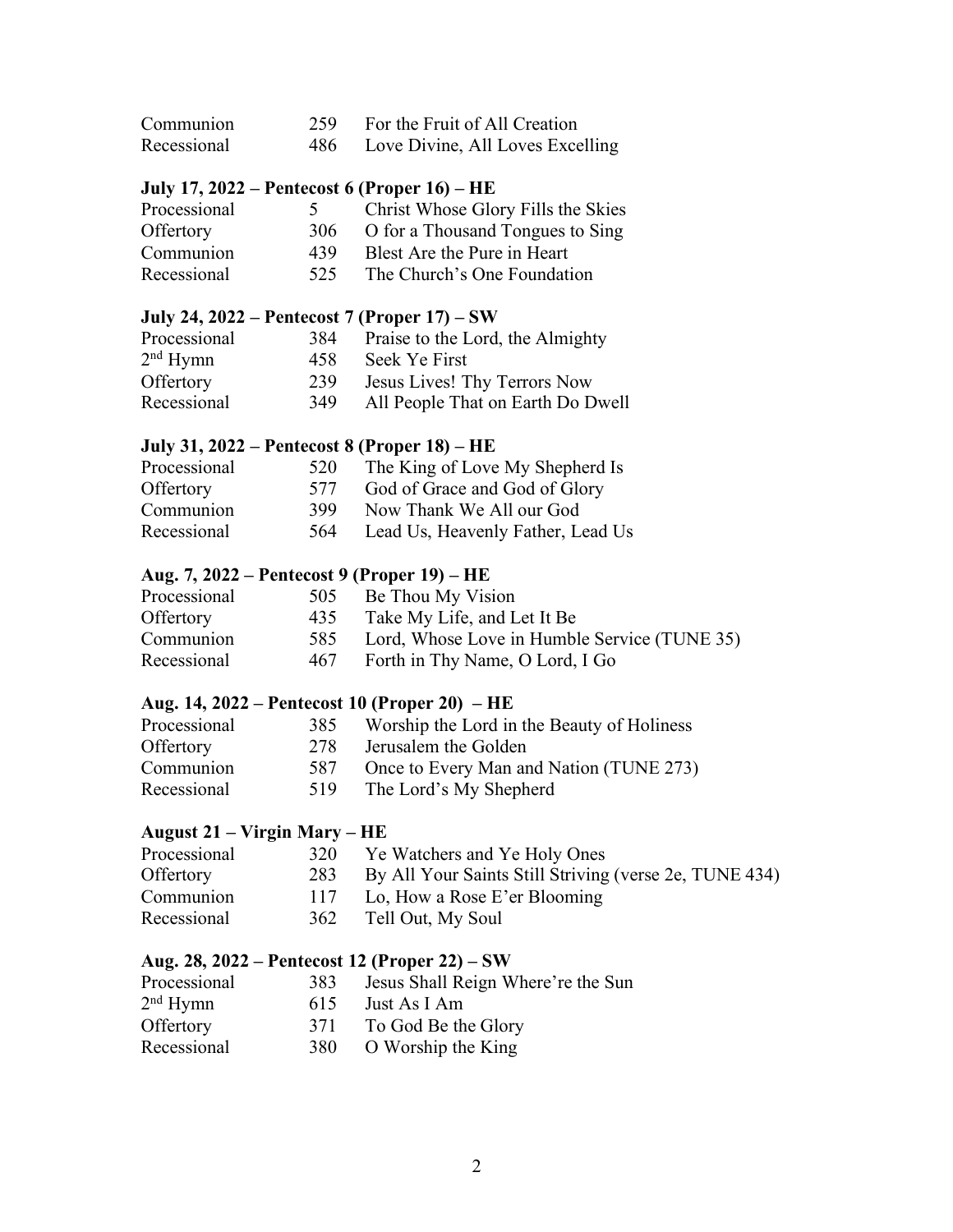### **Sept. 4, 2022 – Pentecost 13 (Proper 23) – HE**

| Processional | 355 | All Creatures of our God and King |
|--------------|-----|-----------------------------------|
| Offertory    | 323 | Ye Holy Angels Bright             |
| Communion    | 438 | O Jesus, I Have Promised          |
| Recessional  | 444 | Your Hand, O God, Has Guided      |

### **Sept. 11, 2022 – Pentecost 14 (Proper 24) – HE**

| Processional | 374 | Alleluia! Sing to Jesus            |
|--------------|-----|------------------------------------|
| Offertory    |     | 352 Amazing Grace                  |
| Communion    | 649 | Breathe on Me, Breath of God       |
| Recessional  | 393 | Immortal, Invisible, God Only Wise |

### **Sept. 18, 2022 – Holy Cross – HE**

| Processional | 431 | Take Up Your Cross, the Saviour Said |
|--------------|-----|--------------------------------------|
| Offertory    | 386 | When I Survey the Wondrous Cross     |
| Communion    | 184 | My Song Is Love Unknown              |
| Recessional  | 602 | Lift High the Cross                  |

## **Sept. 25, 2022 – Pentecost 16 (Proper 26) – SW**

| Processional<br>503         | Fight the Good Fight with All Thy Might (TUNE 383) |
|-----------------------------|----------------------------------------------------|
| 2 <sup>nd</sup> Hymn<br>415 | All Things Bright and Beautiful                    |
| Offertory<br>567            | Eternal Father, Strong to Save                     |
| Recessional<br>508          | I Heard the Voice of Jesus Say                     |

### **Oct. 2, 2022 – Pentecost 17 (Proper 27) – HE**

| Processional | 397  | Praise the One Who Breaks the Darkness |
|--------------|------|----------------------------------------|
| Offertory    | 425  | Joyful, Joyful, We Adore Thee          |
| Communion    | 184  | My Song Is Love Unknown                |
| Recessional  | 300- | Christ is Made the Sure Foundation     |

## **Oct. 9, 2022 – Thanksgiving – HE**

| Processional | 262 | Come, Ye Thankful People, Come   |
|--------------|-----|----------------------------------|
| Offertory    | 258 | We Plough the Fields and Scatter |
| Communion    | 259 | For the Fruit of All Creation    |
| Recessional  | 399 | Now Thank We All Our God         |

### **Oct. 16, 2022 – Pentecost 19 (Proper 29) – HE**

| Processional | 35  | Wash, O God, Our Sons and Daughters |
|--------------|-----|-------------------------------------|
| Offertory    | 455 | Dear God, Compassionate and Kind    |
| Communion    | 561 | Lord, Your Word Shall Guide Us      |
| Recessional  | 505 | Be Thou My Vision                   |

### **Oct. 23, 2022 – Pentecost 20 (Proper 30) – HE**

| Processional         | 384 | Praise to the Lord, the Almighty |
|----------------------|-----|----------------------------------|
| 2 <sup>nd</sup> Hymn |     | Morning Has Broken               |